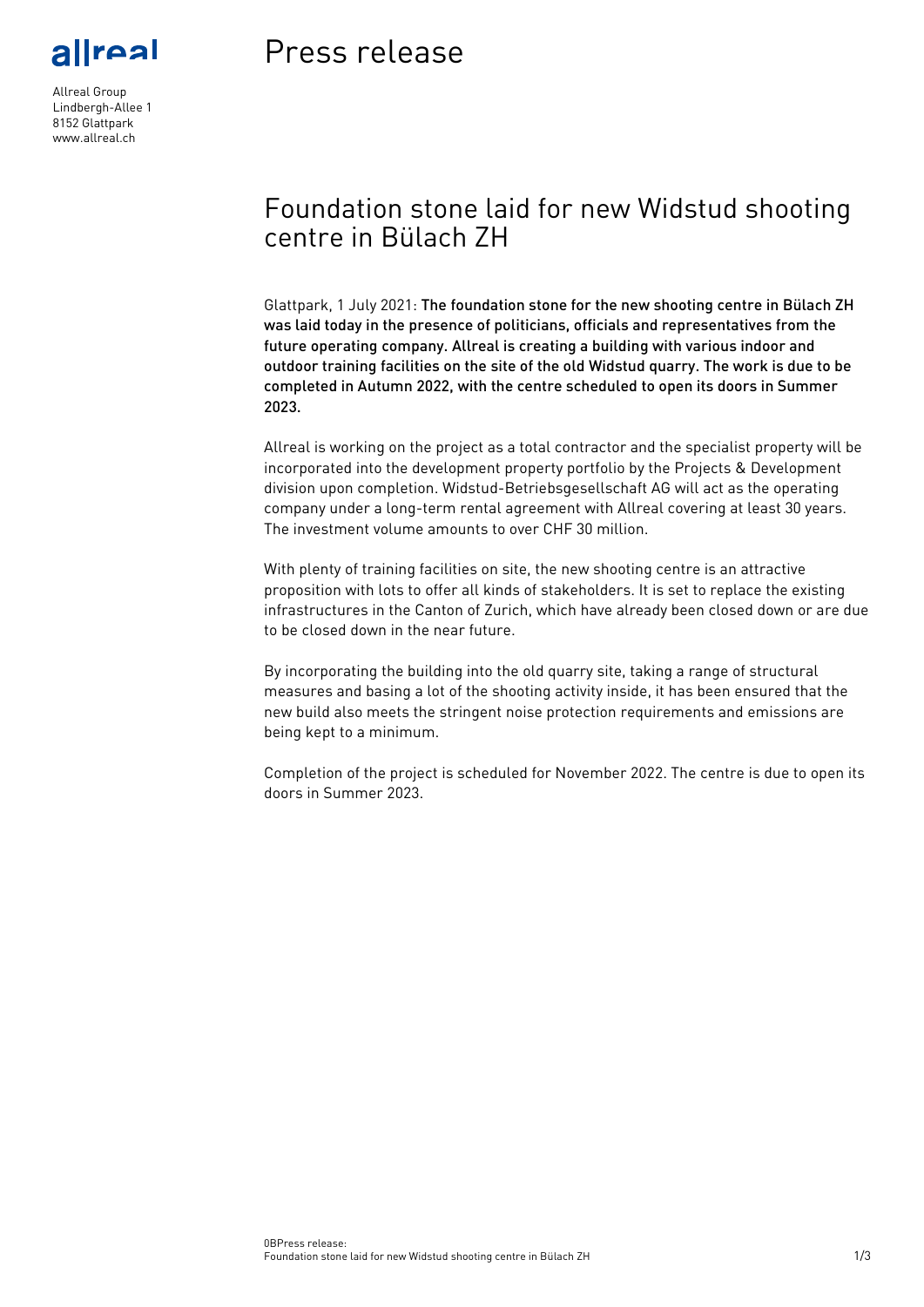

### Facts and figures

| Building contractor | Bülachguss AG, Glattpark                                   |
|---------------------|------------------------------------------------------------|
| Total contractor    | Allreal Generalunternehmung AG, Glattpark                  |
| Operating company   | Widstud-Betriebsgesellschaft AG, Zurich                    |
| Architecture        | Jörg & Kuster AG, Degersheim                               |
| Project             | Shooting centre with various indoor and outdoor facilities |
| Land area           | 82,000 m <sup>2</sup>                                      |
| Building volume     | 32,000 $m3$                                                |
| Floor space         | $6,800 \; \mathrm{m}^2$                                    |
| Investment volume   | > CHF 30 million                                           |
|                     |                                                            |

#### Schedule

| Planning permission granted | December 2020                           |
|-----------------------------|-----------------------------------------|
| Construction due to start   | April 2021                              |
| Project due to be completed | Autumn 2022 (according to the schedule) |

Press release, project specifications and images available online at www.allreal.ch.

For queries and further information: Allreal Group Press Department Reto Aregger, Chief Communications Officer Tel. 044 319 12 67 reto.aregger@allreal.ch

Widstud-Betriebsgesellschaft AG Andres Türler, Chairman of the Board of Directors Tel. 079 336 59 50 andres.tuerler@atuerler.ch

Foundation stone laid for new Widstud shooting centre in Bülach ZH 2/3